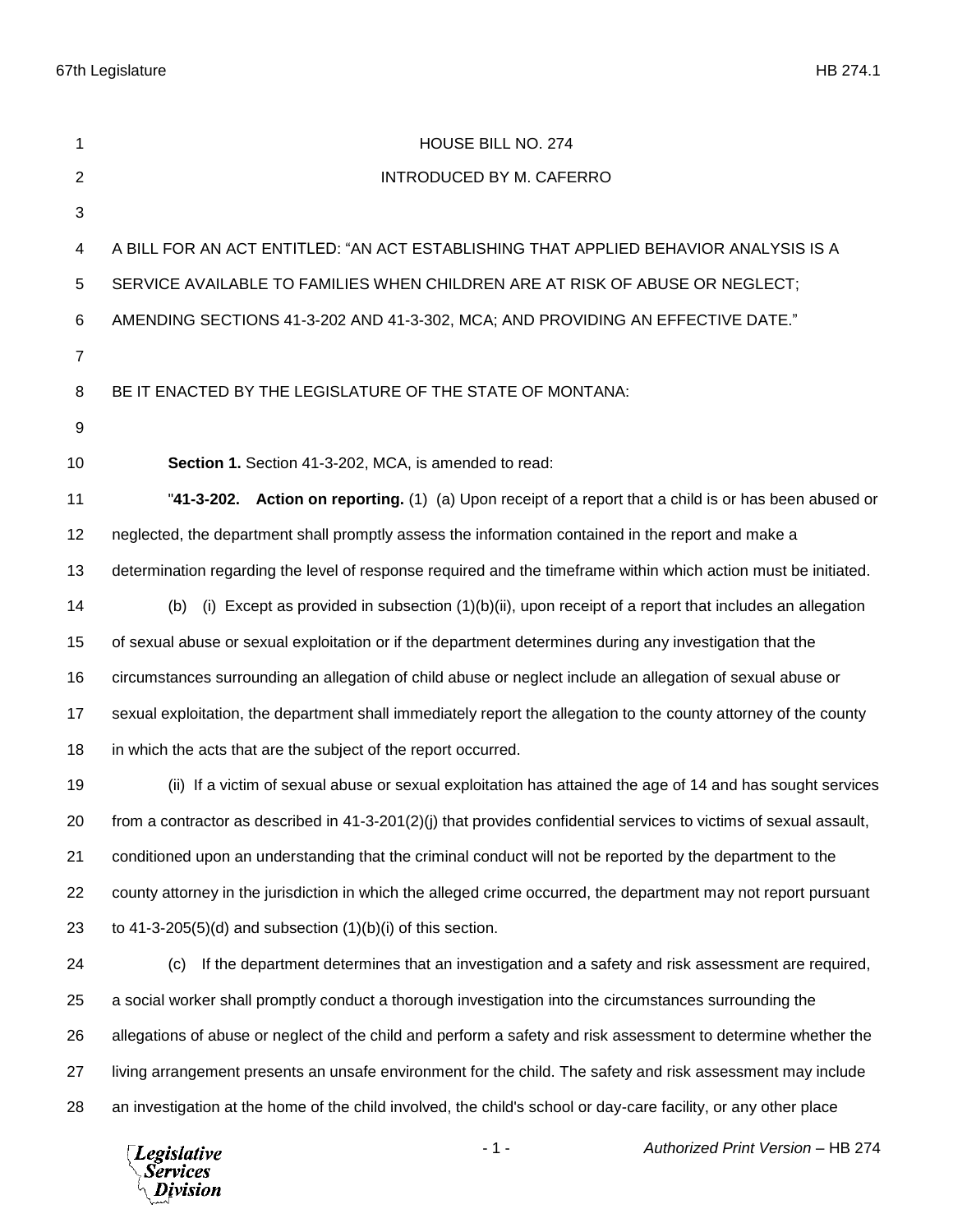where the child is present and into all other nonfinancial matters that in the discretion of the investigator are relevant to the safety and risk assessment. In conducting a safety and risk assessment under this section, a social worker may not inquire into the financial status of the child's family or of any other person responsible for the child's care, except as necessary to ascertain eligibility for state or federal assistance programs or to comply with the provisions of 41-3-446.

 (2) An initial investigation of alleged abuse or neglect may be conducted when an anonymous report is received. However, if the initial investigation does not within 48 hours result in the development of independent, corroborative, and attributable information indicating that there exists a current risk of physical or psychological harm to the child, a child may not be removed from the living arrangement. If independent, corroborative, and attributable information indicating an ongoing risk results from the initial investigation, the department shall then conduct a safety and risk assessment.

 (3) The social worker is responsible for conducting the safety and risk assessment. If the child is treated at a medical facility, the social worker, county attorney, or peace officer, consistent with reasonable medical practice, has the right of access to the child for interviews, photographs, and securing physical evidence and has the right of access to relevant hospital and medical records pertaining to the child. If an interview of the child is considered necessary, the social worker, county attorney, or peace officer may conduct an interview of the child. The interview may be conducted in the presence of the parent or guardian or an employee of the school or day-care facility attended by the child.

 (4) Subject to 41-3-205(3), if the child's interview is audiotaped or videotaped, an unedited audiotape or videotape with audio track must be made available, upon request, for unencumbered review by the family.

 (5) (a) If from the safety and risk assessment the department has reasonable cause to suspect that the child is suffering abuse or neglect, the department may provide emergency protective services to the child, pursuant to 41-3-301, or voluntary protective services pursuant to 41-3-302, and may provide protective services to any other child under the same care. The department shall:

 (i) after interviewing the parent or guardian, if reasonably available, document the determinations of the safety and risk assessment; and

 (ii) notify the child's family of the determinations of the safety and risk assessment, unless the notification can reasonably be expected to result in harm to the child or other person.



- 2 - *Authorized Print Version* – HB 274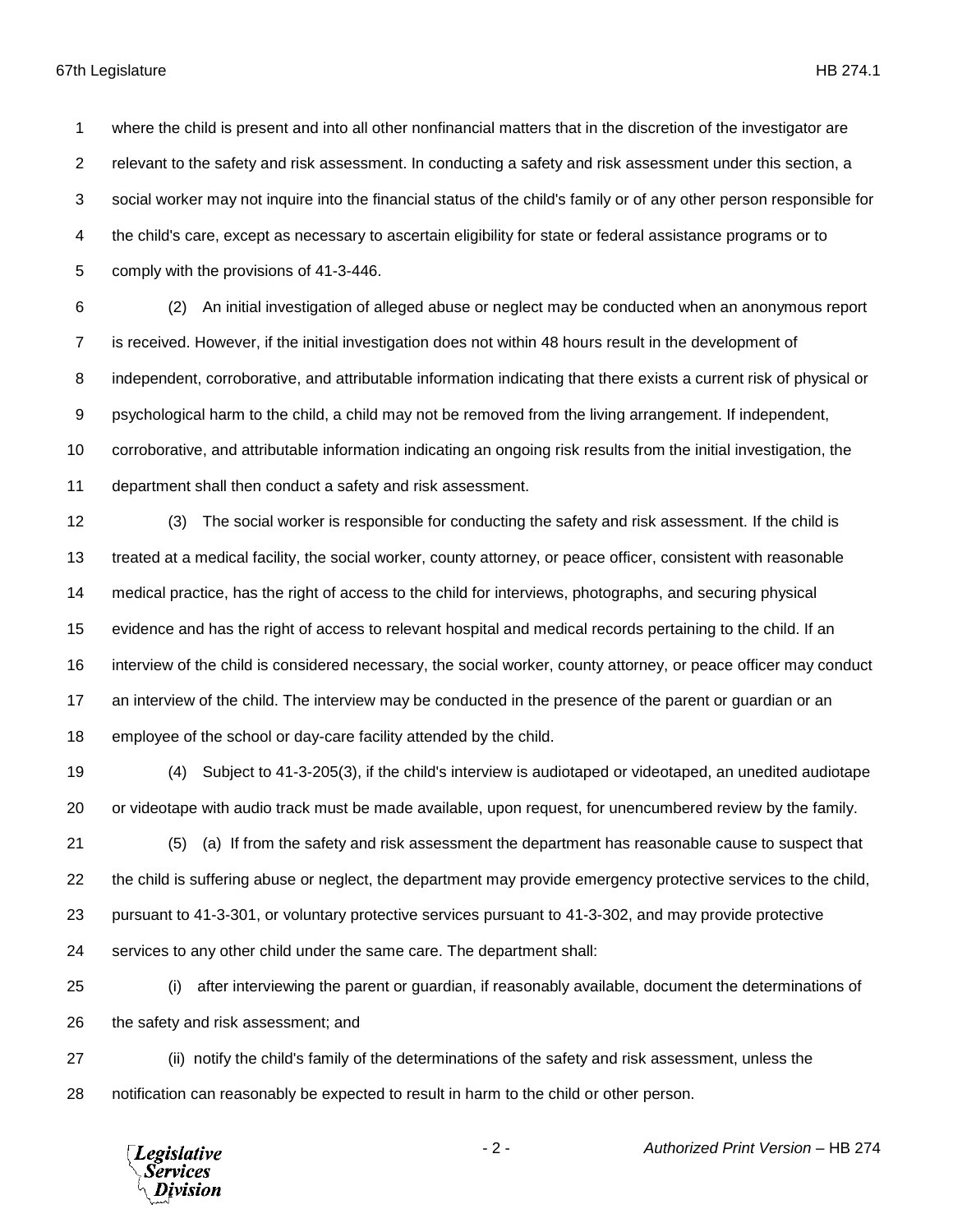67th Legislature HB 274.1

| 1                | If the department determines that the child is not suffering abuse or neglect but that the family<br>(b)              |
|------------------|-----------------------------------------------------------------------------------------------------------------------|
| $\overline{c}$   | circumstances may put the child at risk of abuse or neglect in the future, the department shall determine             |
| 3                | whether the family might benefit from the use of applied behavior analysis provided by a licensed behavior            |
| 4                | analyst.                                                                                                              |
| 5                | Except as provided in subsection $(5)(d)$ , the department shall destroy all safety and risk<br>(b)(c)                |
| 6                | assessment determinations and associated records, except for medical records, within 30 days after the end of         |
| $\overline{7}$   | the 3-year period starting from the date of completion of the safety and risk assessment.                             |
| 8                | Safety and risk assessment determinations and associated records may be maintained for a<br>(e)(d)                    |
| $\boldsymbol{9}$ | reasonable time as defined by department rule under the following circumstances:                                      |
| 10               | the safety and risk assessment determines that abuse or neglect occurred;<br>(i)                                      |
| 11               | (ii) there had been a previous or there is a subsequent report and investigation resulting in a safety                |
| 12               | and risk assessment concerning the same person; or                                                                    |
| 13               | (iii) an order has been issued by a court of competent jurisdiction adjudicating the child as a youth in              |
| 14               | need of care based on the circumstances surrounding the initial allegations.                                          |
| 15               | The investigating social worker, within 60 days of commencing an investigation, shall also furnish<br>(6)             |
| 16               | a written safety and risk assessment to the department and, upon request, to the family. Subject to time periods      |
| 17               | set forth in subsections $(5)(6)(6)$ and $(5)(6)(6)$ , the department shall maintain a record system                  |
| 18               | documenting investigations and safety and risk assessment determinations. Unless records are required to be           |
| 19               | destroyed under subsections $(5)(b)(c)$ and $(5)(c)$ , (5)(d), the department shall retain records relating to the    |
| 20               | safety and risk assessment, including case notes, correspondence, evaluations, videotapes, and interviews, for        |
| 21               | 25 years.                                                                                                             |
| 22               | Any person reporting abuse or neglect that involves acts or omissions on the part of a public or<br>(7)               |
| 23               | private residential institution, home, facility, or agency is responsible for ensuring that the report is made to the |
| 24               | department.                                                                                                           |
| 25               | The department shall, upon request from any reporter of alleged child abuse or neglect, verify<br>(8)                 |
| 26               | whether the report has been received, describe the level of response and timeframe for action that the                |
| 27               | department has assigned to the report, and confirm that it is being acted upon."                                      |
| 28               |                                                                                                                       |

*Legislative*<br>Services<br>*Division* 

- 3 - *Authorized Print Version* – HB 274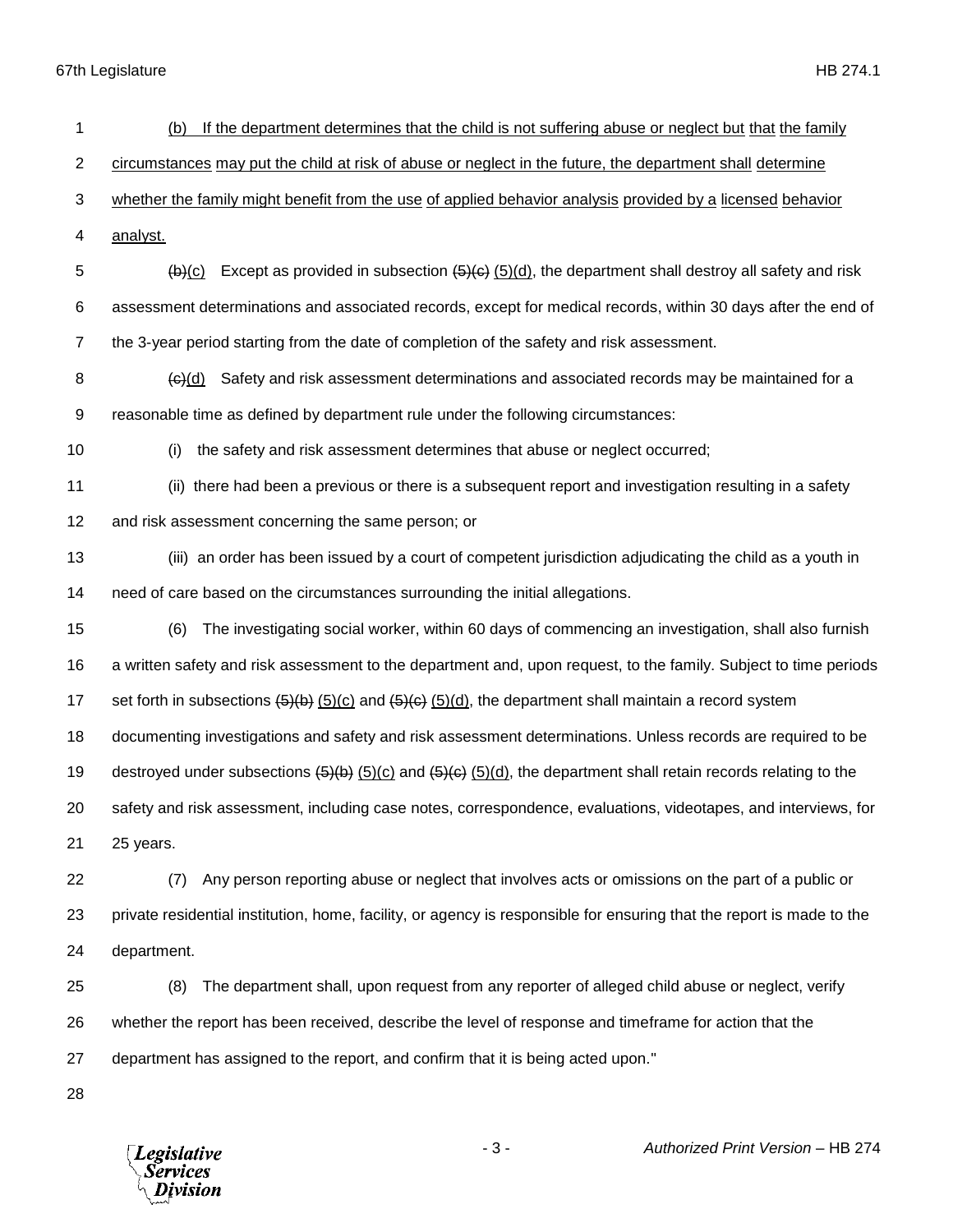**Section 2.** Section 41-3-302, MCA, is amended to read:

 "**41-3-302. Responsibility of providing protective services -- voluntary protective services agreement.** (1) The department of public health and human services has the primary responsibility to provide the protective services authorized by this chapter and has the authority pursuant to this chapter to take temporary or permanent custody of a child when ordered to do so by the court, including the right to give consent to adoption.

 (2) The department shall respond to emergency reports of known or suspected child abuse or neglect 24 hours a day, 7 days a week.

 (3) (a) The department may provide voluntary protective services by entering into a written voluntary protective services agreement with a parent, guardian, or other person having physical or legal custody of the child for the purpose of keeping the child safely in the home or for the purpose of returning the child to the home within a 30-day temporary out-of-home protective placement.

 (b) The department shall inform a parent, guardian, or other person having physical or legal custody of a child who is considering entering into a voluntary protective services agreement that the parent, guardian,

or other person may have another person of the parent's, guardian's, or other person's choice present

whenever the terms of the voluntary protective services agreement are under discussion by the parent,

guardian, or other person and the department. Reasonable accommodations must be made regarding the time

and place of meetings at which a voluntary protective services agreement is discussed.

(4) A voluntary protective services agreement may include provisions for:

(a) a family group decisionmaking meeting and implementation of safety plans developed during the

meeting;

- (b) a professional evaluation and treatment of the parent, guardian, or other person having physical or legal custody of the child or of the child, or both;
- (c) a safety plan for the child;
- (d) in-home services aimed at permitting the child to remain safely in the home;

(e) applied behavior analysis provided by a licensed behavior analyst for the child and the parents,

- guardians, or other persons having physical or legal custody of the child;
- 

28  $\left(\frac{e}{f}\right)$  temporary relocation of a parent, guardian, or other person having physical or legal custody of